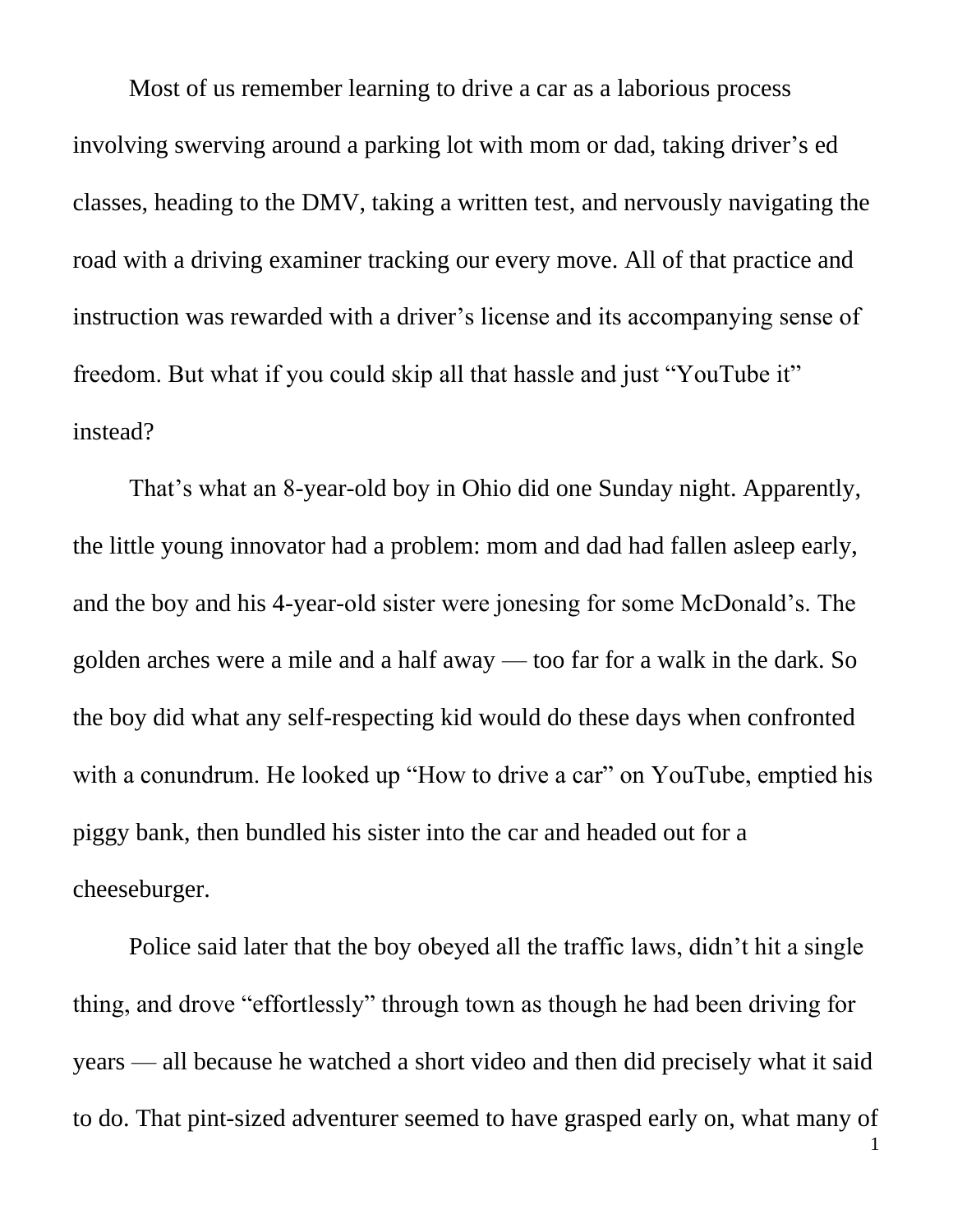us have figured out much later in life. That is that, on the internet, someone somewhere has created a video to show you how to do what you're about to attempt.

Whether it's attempting to make a repair on a home appliance or a car, how to put on makeup, or learning the intricate steps involved in cooking a gourmet meal, all you need to do is look it up on the world's most popular video site, and soon you'll be an expert yourself. Of course, no amount of instruction will be good enough unless the viewer is willing to experiment and put into practice the information they find. Without trying out what we discover, it's just another internet timewaster.

People in the ancient world obviously didn't have YouTube. Most of their learning was accomplished by watching someone model the activity in question face to face, or by receiving a letter from a distant instructor. That's exactly what we encounter in our second lesson this morning. The Apostle James had written a letter to Jewish Christians caught up in the social tensions of the midfirst century.

Apparently outbreaks of violence and insurrection, in and around Jerusalem, were not uncommon. Eventually those conflicts would culminate in a Jewish revolt around 70 CE. In fact, the whole Roman world was dealing with

2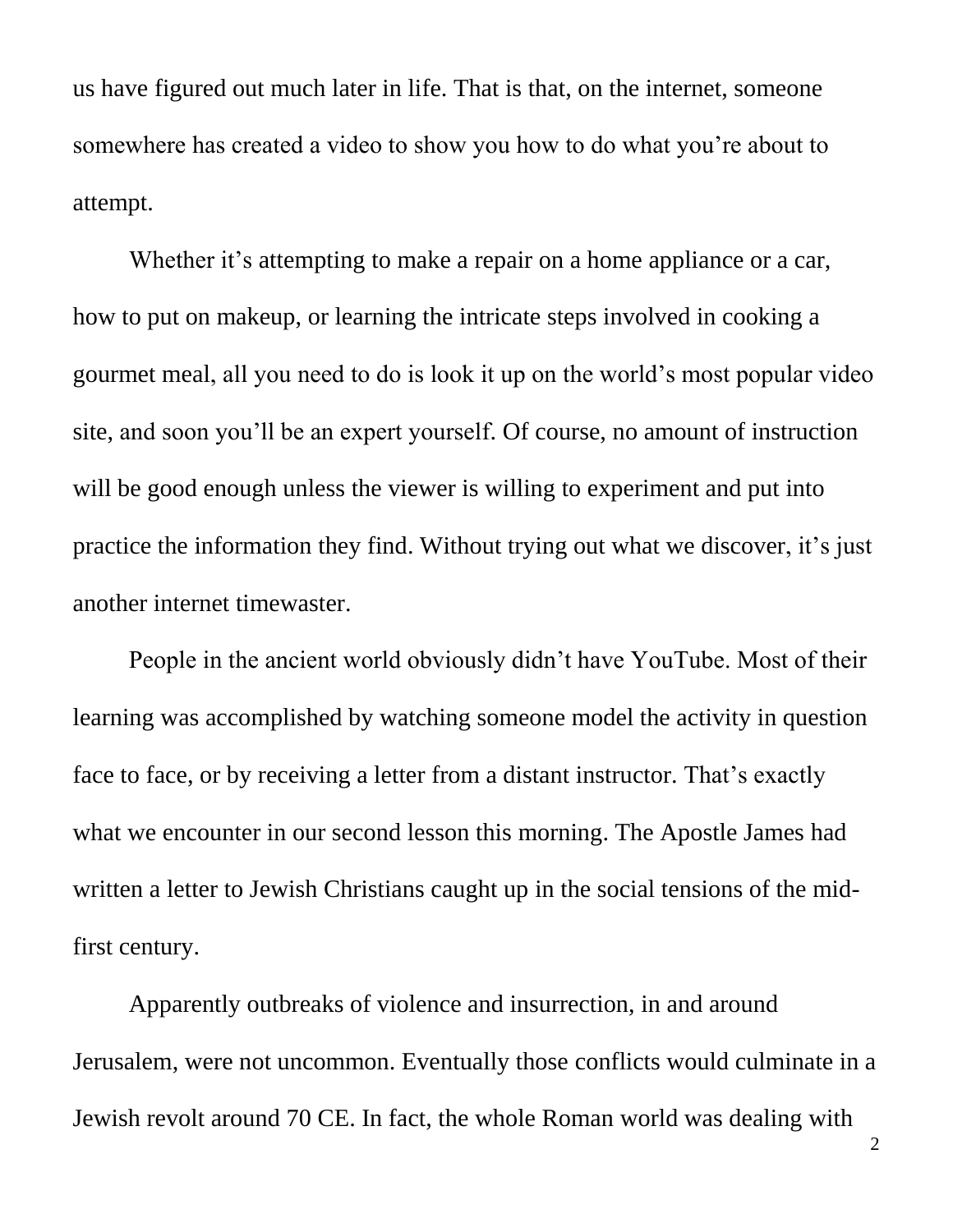unrest, including economic problems, food shortages, and the rapid turnover of Roman emperors that led to an erratic government policy toward Christians, Jews and others.

The problem before the church at that time of uncertainty can be summed up something like this: "How do we remain a faithful Christian community in the midst of trials and temptations?" James wrote to encourage his brothers and sisters, and to give them some instruction on how to navigate through difficult times. His letter reads like a series of random tutorial videos on the Christian life, but as witnessed in our second lesson for today, James made clear that no amount of instruction matters unless it is put into practice. James wanted the church to become experts not only in hearing the instruction, but doing the instruction as well.

"Blessed is anyone who endures temptation. Such a one has stood the test and will receive the crown of life that the Lord has promised to those who love him." James saw the current situation as a time of testing for the Christian community, but also an opportunity to demonstrate faithfulness. And as you may know from experience, our faithfulness is often challenged or tested*.* For James, being tested, or going through certain trails, was **not** something that God threw down in front of his people to break them, but rather it was a "gift" that

3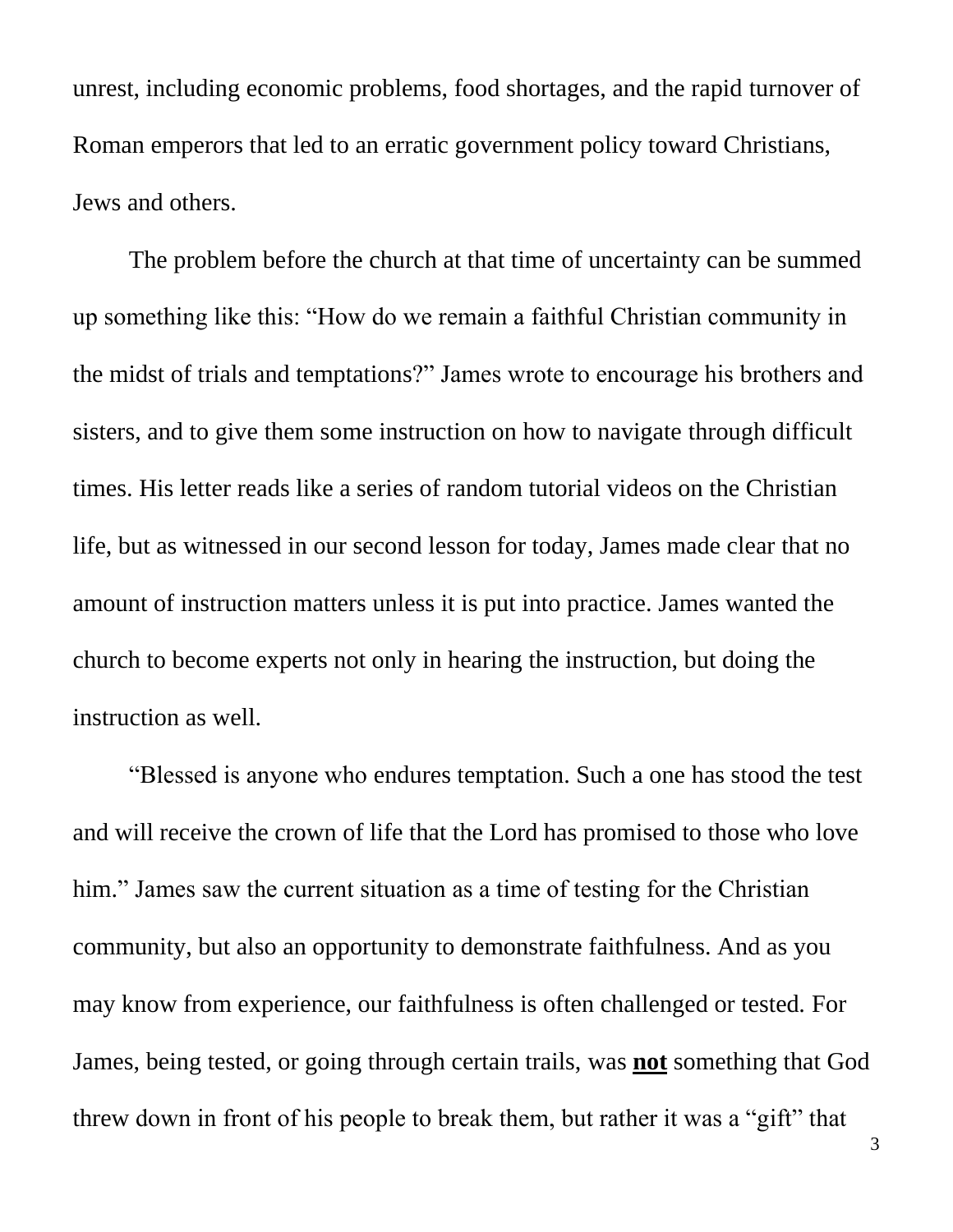God gave to his people — a chance to shine in the midst of a dark world as a community of a new creation, that God had brought forth in the death and resurrection of Jesus.

In the Greco-Roman world, many people consulted astrology, and the alignment of the stars, as a kind of first-century YouTube to help determine their course of action. James called the church to remember that they have been given the "perfect gift" of God: the "Father of lights" and the one who actually created the stars in the first place. Unlike the changeable nature of events in the present world, there is "no variation due to change" in God's nature. God and the Word of God are the only reliable sources of information for the church, which God created "in fulfillment of his own purpose." and birthed "by the word of truth."

James sets this up as a direct contrast to the other kind of "birth" people have under sin; a birth conceived in desire, bringing forth sin which, in turn, can lead to death. But for James, the only birth that really matters is the one that happens when we are born anew by God's word, which prepares us to be the "first fruits" of his new creation. And with that in mind, James then turns to the problem at hand, laying down a quick take on how to manage oneself while the world seems to be spinning out of control.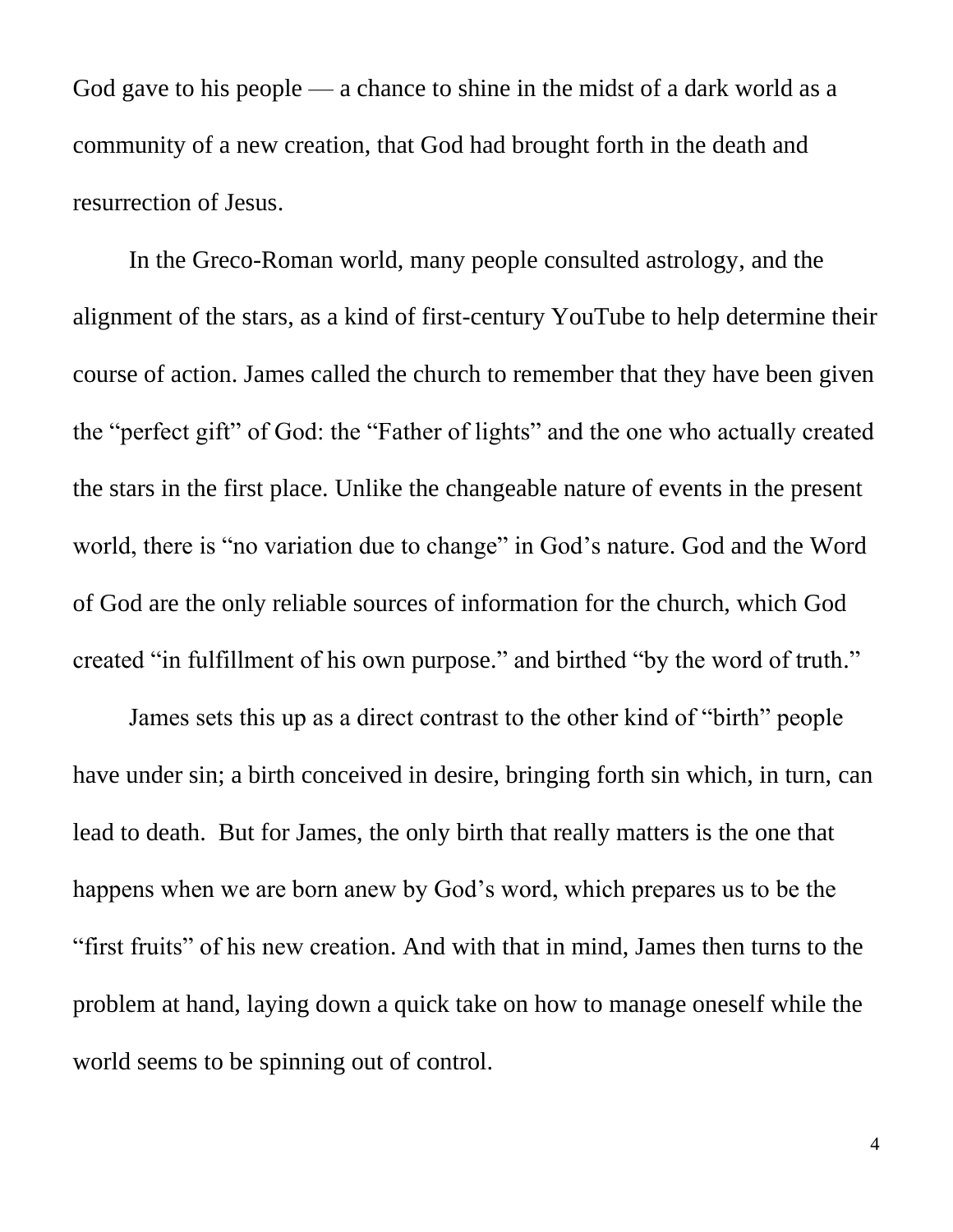It's tempting to give into anger, revenge and nasty words. While there are a ton of instructional videos on YouTube, there are plenty of folks who use the site as a platform to rant and spew venom about some person, cause, or issue. James would say, however, that that is like trying to deal with a problem without taking the time to read the directions first. "Let everyone be quick to listen, slow to speak, slow to anger; for your anger does not produce God's righteousness."

James instructs his brothers and sisters to get rid of that kind of reactivity and to, instead, "welcome with meekness the implanted word that has the power to save our souls!" Ok so this begs the question how does the Word of God get activated in one's life? James says that you have to practice it. "Be doers of the word and not merely hearers who deceive themselves." The purpose of receiving instruction, receiving the "word of truth," is to put the information into practice.

If, say, I watch a YouTube video on how to fix a leaky faucet, but never pull out the tools and put into practice what I've learned, then I will still be stuck with a constant drip. If I really want to fix the problem, I need to set my phone next to the sink, and follow along step by step with the video. On the other hand, if I just watch the video and say, "Yeah, I'll get back to that sometime later," I'll quickly forget everything I've learned.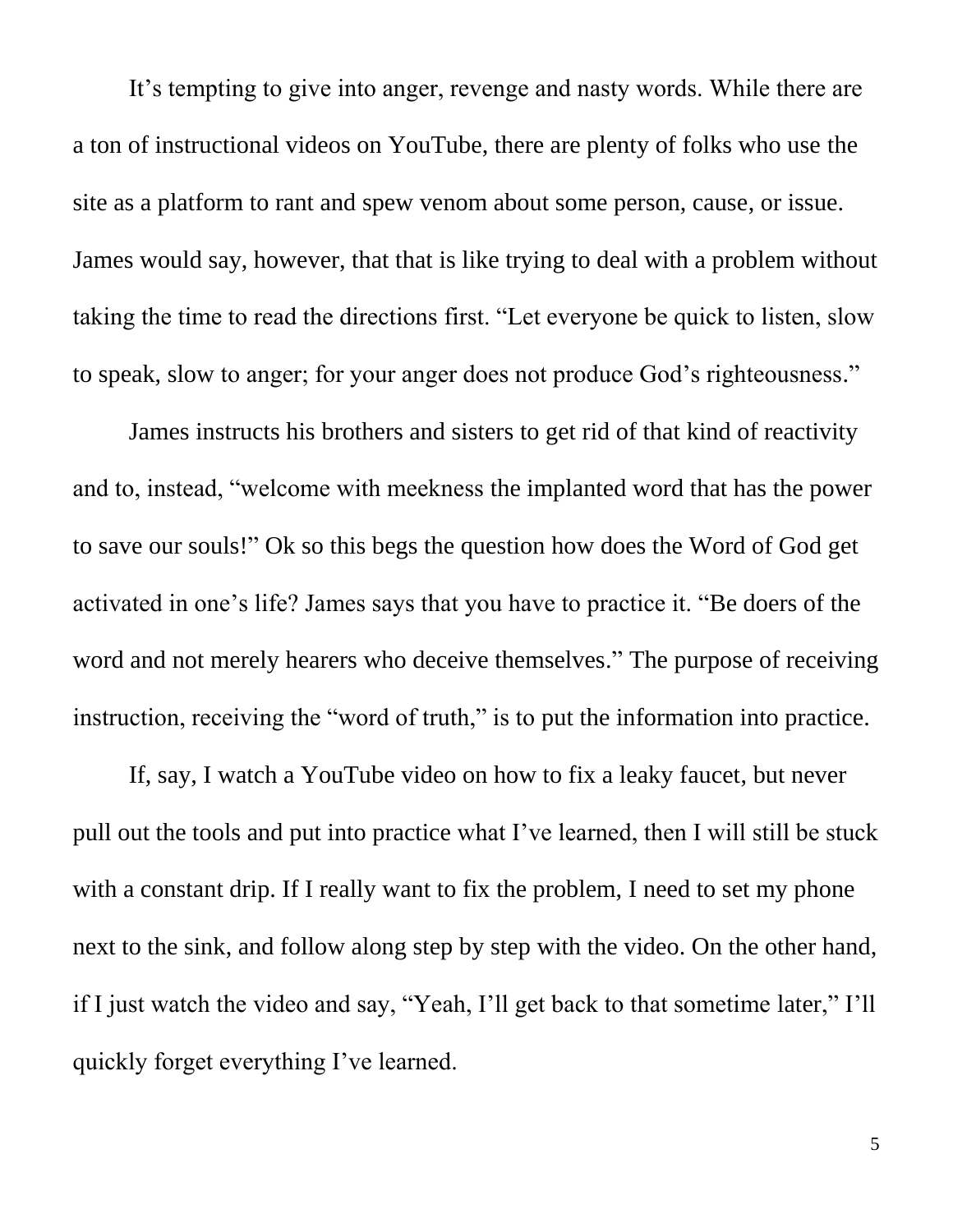James says the same thing happens when we only hear the word of God, and fail to put it into practice. It's as though we have looked at ourselves in a mirror briefly, and then walked away, almost instantly forgetting what we looked like. Only the very wealthy had access to a mirror in the ancient world (and it was usually made of bronze and not very effective). Forgetting one's image was easy to do. And when we fail to take the word we have received, and put it into practice, building a kind of spiritual muscle memory, then we forget who God created us to be.

Finally, faithfulness is easier when we're in fellowship with a community. Some YouTube tutorials don't quite convey the information in a way that's easy to follow. Try tying a bow tie while watching a video, or looking at a chart, for example. It's extremely difficult because that mirror image forces you to do everything backwards. To tie a bow tie effectively you need someone standing beside you to show you how, guiding your fingers and helping you develop the internal memory of the process until it becomes second nature. It's one thing to conceptualize the process, and quite another to execute it.

The same is true for real "religion," says James. It's not simply about running at the mouth and declaring one's faith as a matter of intellectual belief; nor is it about lashing out at those who might be challenging you. Religion that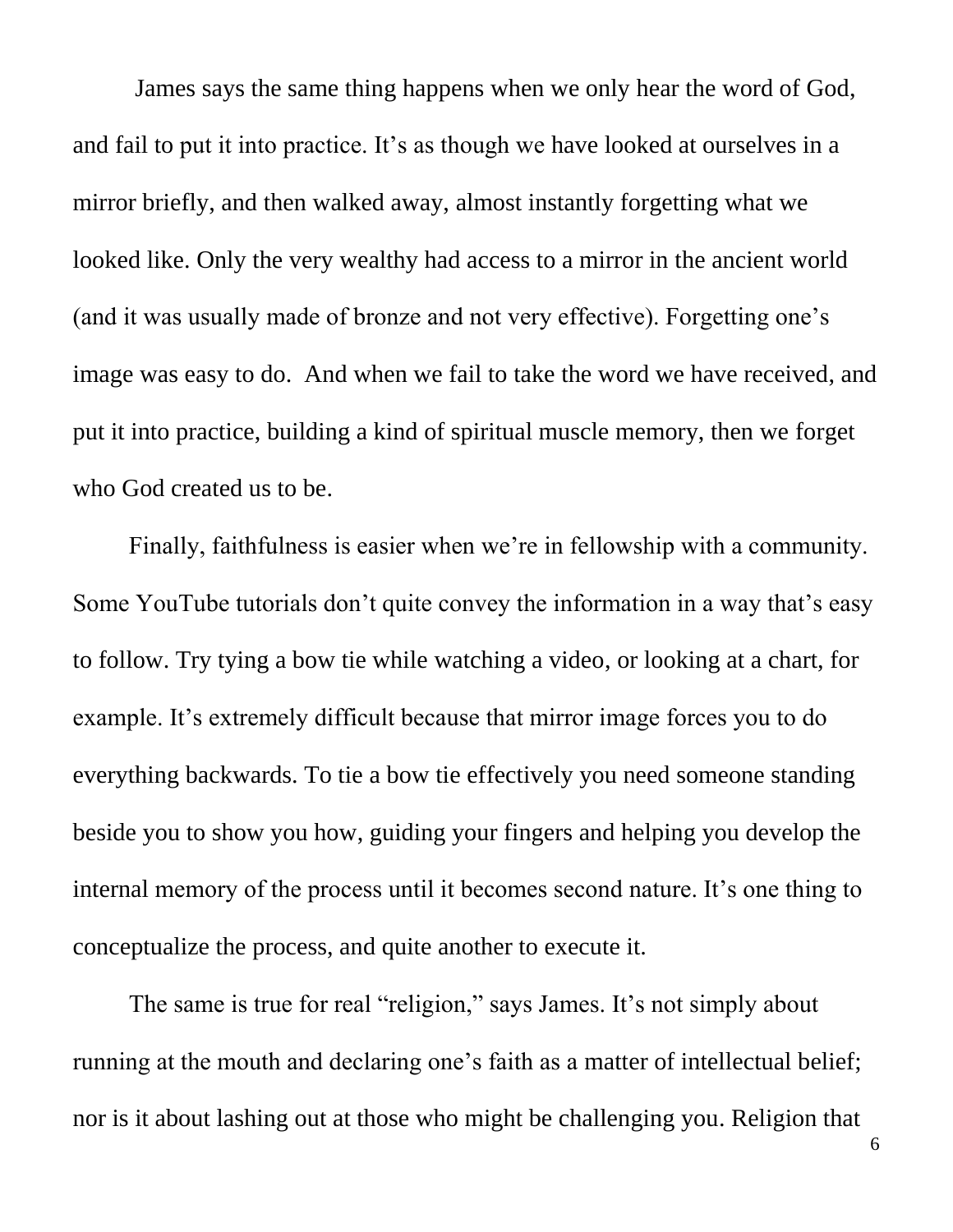is "pure and undefiled before God," on the other hand, is religion that is demonstrated in practice — practice that comes as second nature to those who have internalized the word of God. It's religion that cares for the most vulnerable people (widows and orphans) and it keeps oneself "unstained by the world."

It is religion, in other words, that uses the model of Jesus for both its belief and its practice!

Like tying that bow tie, there are some things YouTube just can't teach. It can't teach you how to be a follower of Jesus. Oh, sure, it can teach you the principle*s* of discipleship, but to really learn the true nature of being an apostle of Christ you have to have someone live it out in front of you, someone to guide you along the way. Information alone isn't enough; it takes imitation as well.

That's why we need a community of faith to guide us, and give us examples, for putting the Word into practice. In a culture where there is plenty of social upheaval, we must embrace every opportunity we can…to be shining stars that reflect God's glory. And we shine most brightly when we are doing the Word of God in a way that causes others to see us, and want to be instructed in how to do the same.